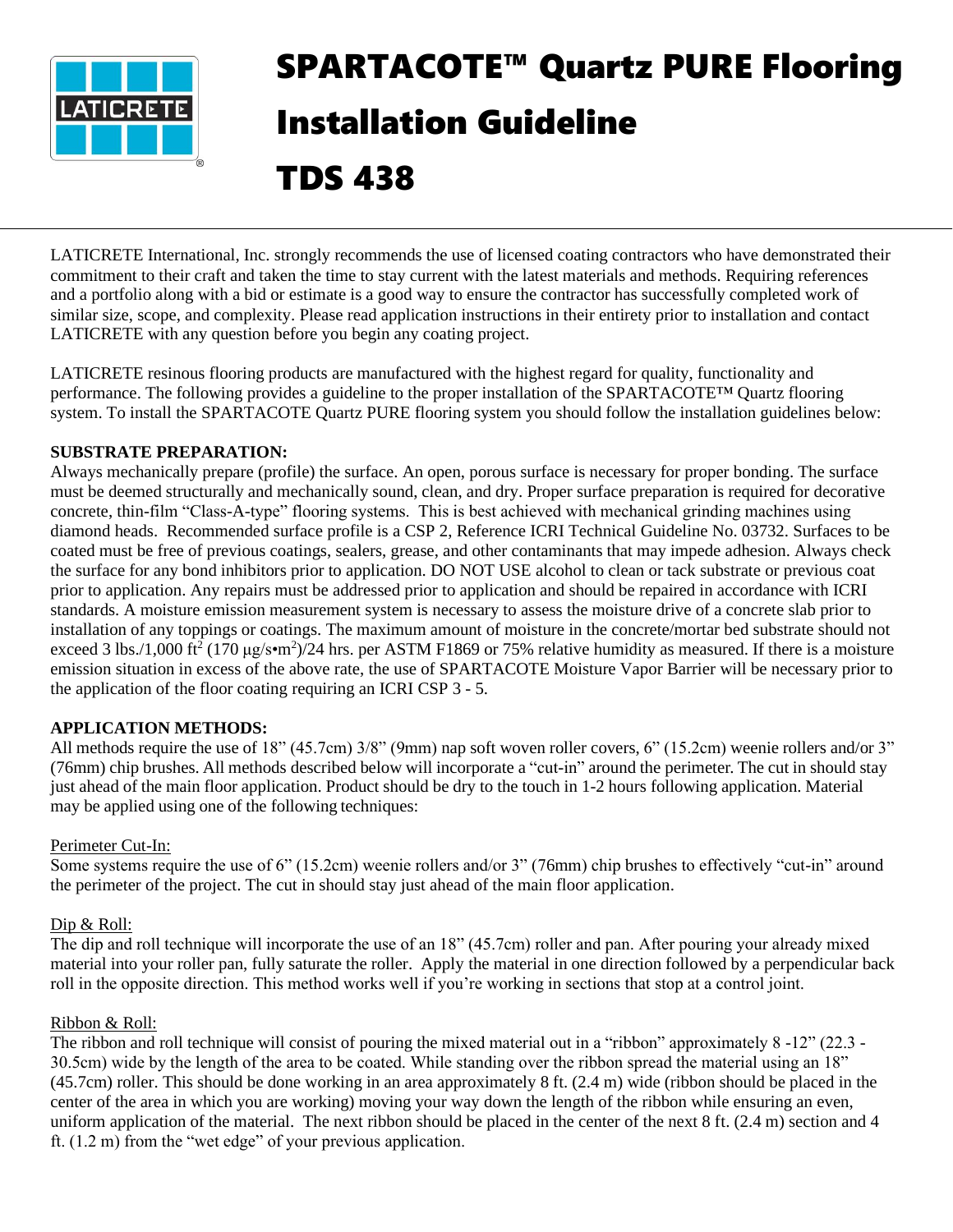#### Top/ Seal Coat Broom & Roll:

For larger square footage installation, applicators may find it advantageous to incorporate an asphalt seal-coat broom. Pour a ribbon of material at the back wall or starting point, spread the material using the broom (exactly as you would with a notched squeegee).

## **MIXING MATERIAL**

#### Pigmenting Coatings**:**

Disperse a 1 quart (0.9 L) SPARTACOTE™ Polyaspartic Pigment pack into 1-gallon (3.8 L) SPARTACOTE FLEX PURE™ Part A pigment base (short-filled). Mix pigment into part A with a slow drill mixer for approximately 2 minutes until the pigment is properly dispersed. Failure to do so will result in a potentially uneven finish. Once pigment is fully dispersed, use a separate mixing vessel combine the newly pigmented part A with the Part B at a ratio of 1:1 (by volume) for 2 minutes with a slow speed drill or paddle mixer making sure to scrape the sides and bottom of the bucket. Avoid creating a vortex, as it will induce air to the mix.

#### Non-Pigmented Clear Coats:

Do not mix until ready for immediate use. Using a separate mixing vessel combine the SPARTACOTE FLEX PURE parts A & B at a ratio of 1:1 (by volume) for 2 minutes with a slow speed drill or paddle mixer making sure to scrape the sides and bottom of the bucket. Avoid creating a vortex, as it will induce air to the mix.

## **APPLYING THE PRODUCT**

Application of Primer / Broadcast Coat: Following surface preparation, be certain that the substrate is free of any excessive concrete dust, moisture or other contaminants. A coat of SPARTACOTE FLEX PURE pigmented should be installed at a rate of 200 ft<sup>2</sup>/ gallon (18.6 m<sup>2</sup>/ 3.8 L) using one of the suggested application methods above. Immediately following the finish back roll a third person on spikes will broadcast the quartz aggregate into the wet resin to refusal or rejection. Coverage rate for the quartz aggregate is approximately 5 ft<sup>2</sup> per pound  $(0.2 \text{ m}^2/\text{kg})$  or 250 ft<sup>2</sup> (23.2 m<sup>2</sup>) per bag. (It is recommended that extra aggregate be on hand to avoid running short).

Cleaning and Removing Excess Quartz: Once broadcast coat has dried to the touch, begin removing excess quartz. NOTE: The floor is dry and can be walked on but is not "cured" at this point. Walk cautiously, do not run or twist feet on the surface. A stiff bristled broom or vacuum can also be used to ensure excess quartz is removed. Carefully clean up the excess quartz and re-box it as it can be used again on future projects and/or the next broadcast coat. **If a single broadcast is desired or a solid-color quartz system is being installed, proceed to grout coat.**

Application of Second Broadcast Coat: Apply a coat of SPARTACOTE FLEX PURE Clear, using some of the methods described above at a rate of 150 ft $\frac{2}{gal}$ . (13.9 m $\frac{2}{3}$ .8 L). For best results use a flat squeegee. Do not use a broom. Immediately following the finish back roll a third person on spikes will broadcast the quartz aggregate into the wet resin to refusal or rejection. Coverage rate for the quartz aggregate is approximately 5 ft<sup>2</sup> per pound (0.2 m<sup>2</sup>/kg) or 250 ft<sup>2</sup> (23.2m<sup>2</sup>) per bag. (It is recommended that extra aggregate be on hand to avoid running short). Allow coat to dry prior to the application of the grout coat, typically 2-3 hours.

Cleaning and Removing Excess Quartz**:** Once broadcast coat has dried to the touch, begin removing excess quartz. NOTE: The floor is dry and can be walked on but is not "cured" at this point. Walk cautiously, do not run or twist feet on the surface. A stiff bristled broom or vacuum can also be used to ensure excess quartz is removed. Carefully clean up the excess quartz and re-box it as it can be used again on future projects and/or the next broadcast coat. **If a single broadcast is desired or a solid-color quartz system is being used.**

Application of Grout Coat: Apply the grout coat of SPARTACOTE FLEX PURE Clear, at a rate of 150 ft<sup>2</sup>/gallon (9.3 m<sup>2</sup>/ 3.8 L). For best results, apply the material using a flat squeegee although additional methods described above would work. The grout coat is used to lock the previously applied quartz aggregate in place. DO NOT USE the top seal coat broom method to apply this coat.

Application of Top Coat: Top coat application follows the same method as the grout coat application. This coat coverage rate can be adjusted up or down to accommodate the desired level of traction. The use of SPARTACOTE FLEX PURE clear is recommended for standard and low application thickness. **For solid-color quartz systems, substitute SPARTACOTE FLEX PURE Clear with SPARTACOTE FLEX PURE pigmented or SPARTACOTE FLEX XPL™ pigmented.**